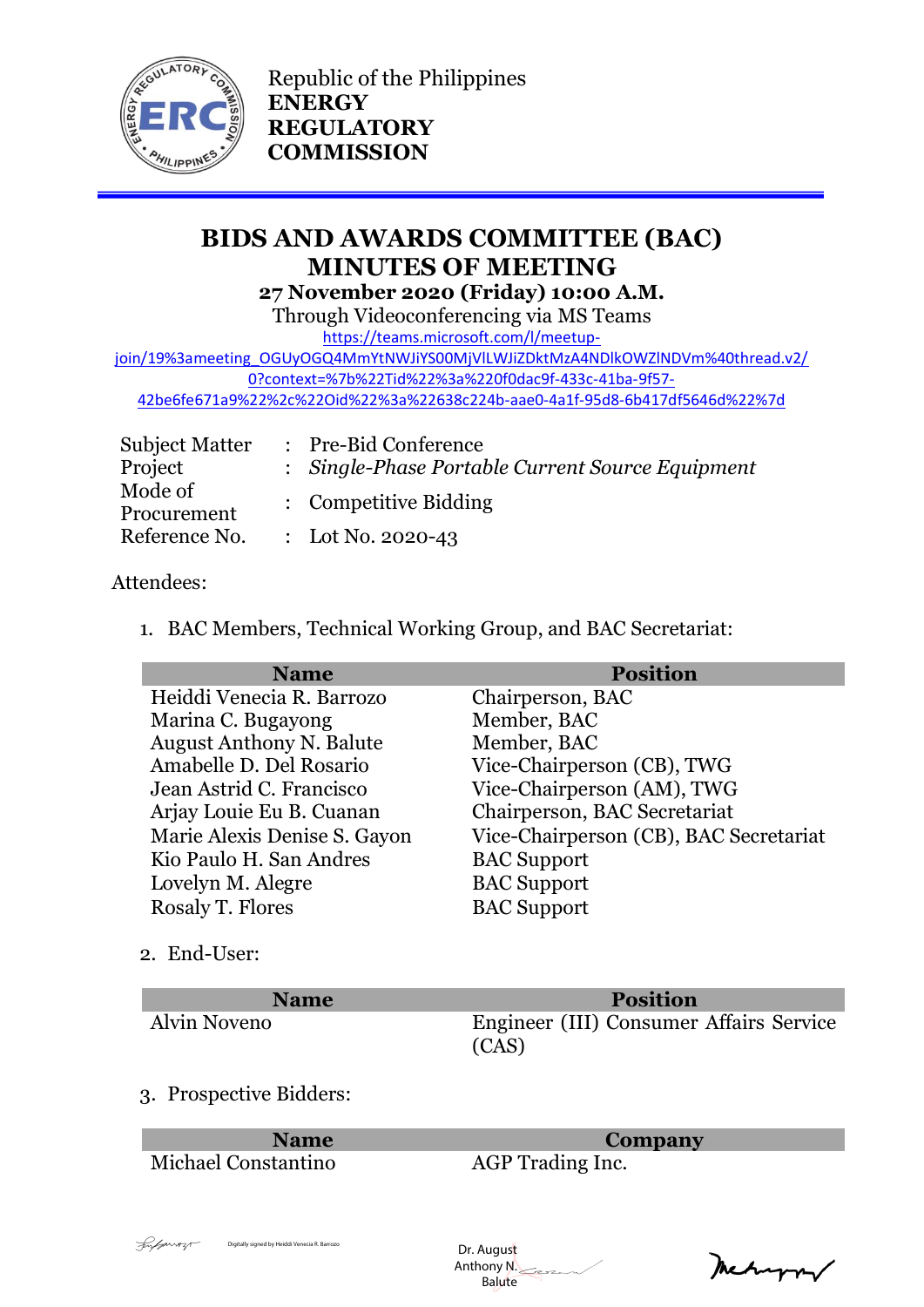| Edmar Ruma    |  |
|---------------|--|
| Jaedick Neiva |  |

PPI Pazifik Power Inc. PPI Pazifik Power Inc.

## **I. Call to Order**

The Pre-Bid Conference for the *Procurement of Single-Phase Portable Current Source Equipment* with an Approved Budget for the Contract (ABC) of Five Million Pesos (PhP5,000,000.00), was called to order at six minutes past ten o'clock in the morning (10:06 A.M.) through videoconferencing via MS Teams, with BAC Chairperson Heiddi Venecia R. Barrozo as the presiding officer.

## **II. Determination of Quorum**

The BAC Secretariat Chairperson, Atty. Arjay Louie Eu B. Cuanan, confirmed the presence of a quorum with the attendance of BAC Chairperson Barrozo, and BAC Members August Anthony N. Balute and Atty. Marina C. Bugayong.

After having established the required quorum, BAC Secretariat Chairperson Cuanan likewise acknowledged the presence of the Technical Working Group (TWG), BAC Secretariat and support staff, as well as the representatives from the end-user and the prospective bidders. Invitations to observe the Pre-Bid Conference were sent to Bishops-Businessmen's Conference for Human Development (BBC), Commission on Audit (COA), Philippine Chamber of Commerce and Industry (PCCI), and Transparency Accountability Network (TAN). However, none of the invited observers attended the pre-bid conference despite such notice.

# **III. Proceedings**

The BAC Chairperson briefly went over the following salient features of the Technical Specifications (SPECS) of the project: a) responsibilities of the winning bidder; b) schedule of delivery; c) specification of the test equipment; and d) approved budget for the contract (ABC).

# **IV. Question and Answers**

1. Mr. Edmar Ruma from PPI Pazifik Power Inc. (PPI) reiterated that, as explained in another procurement, the "Power Factor of the Load" in their brochure is not the same with the "Power Factor" requirement as indicated in the SPECS. He added that as indicated in the SPECS, the Phase Angle is set at  $0^{\circ} \sim 359.9^{\circ}$  (variable). However, their equipment has a -/+180 which is actually equivalent to  $0^{\circ}$   $\sim$  359.9°.



 Dr. August Anthony N. Balute

meturn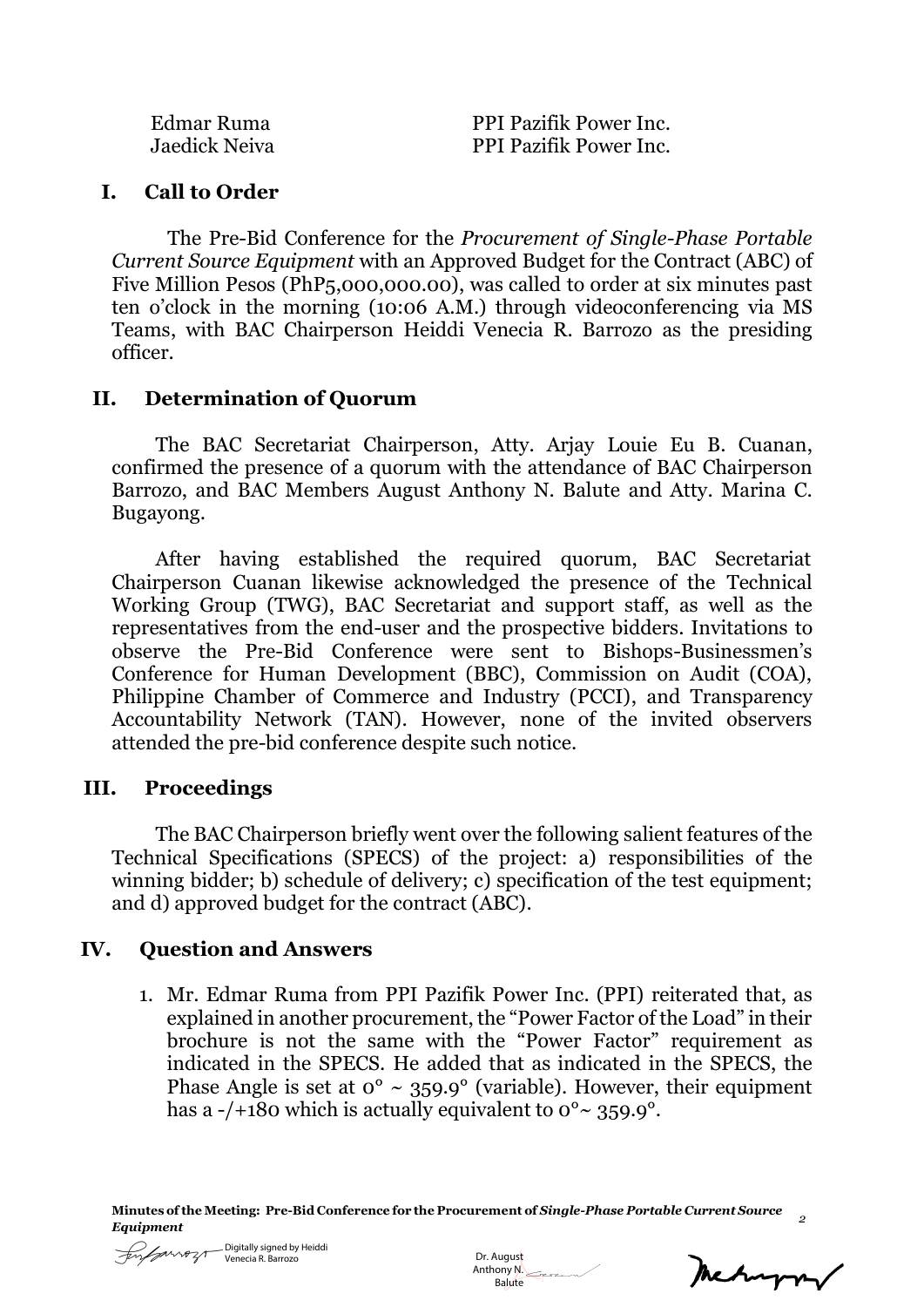- Engr. Ferdinand Salviejo and Engr. Isidro Madrid from CAS answered that they are amenable to the offer of PPI considering that  $0^{\circ} \sim 359.9^{\circ}$ and -/+180 are the same.
- 2. Mr. Ruma from PPI and Mr. Michael Constantino form AGP Trading Inc. (AGP) requested for an extension of the delivery date from sixty (60) calendar days to one hundred twenty (120) or one hundred fifty (150) calendar days. Engr. Madrid asked from what country the equipment will be sourced out as justification for the said request.
	- Mr. Constanino answered that their equipment will be sourced out from Germany.
	- Mr. Ruma on the other hand answered that their equipment will be sourced out from Switzerland.
	- Engr. Madrid confirmed that they are amenable to extending the delivery period to one hundred twenty (120) days instead of sixty (60) days.
- 3. Mr. Michael Constantino asked for the required minimum class accuracy, if applicable.
	- Engr. Isidro Madrid answered that the class accuracy is not required and applicable since the equipment is only for current and voltage source.
	- Mr. Constanino answered that the equipment which they will offer actually has a specific class accuracy of 0.1% and 0.05%. However, since there is no specific class accuracy requirement, he said that they will just offer an equipment which is responsive to the technical specifications and within the approved budget for the contract.
	- Engr. Madrid stated that an equipment with a specific class accuracy is acceptable provided that it is within the minimum specifications and the approved budget.
- 4. Mr. Constantino cited Clause 5.3 of the Invitation to Bid (ITB) and asked whether they can include in their Single Largest Completed Contract (SLCC) an equipment which has a built in Single Phase and Three (3) Phase Current Source.
	- Engr. Salviejo opined that it is acceptable since both equipment refers to a test equipment of similar nature.



 Dr. August Anthony N. **Balute** 

meturn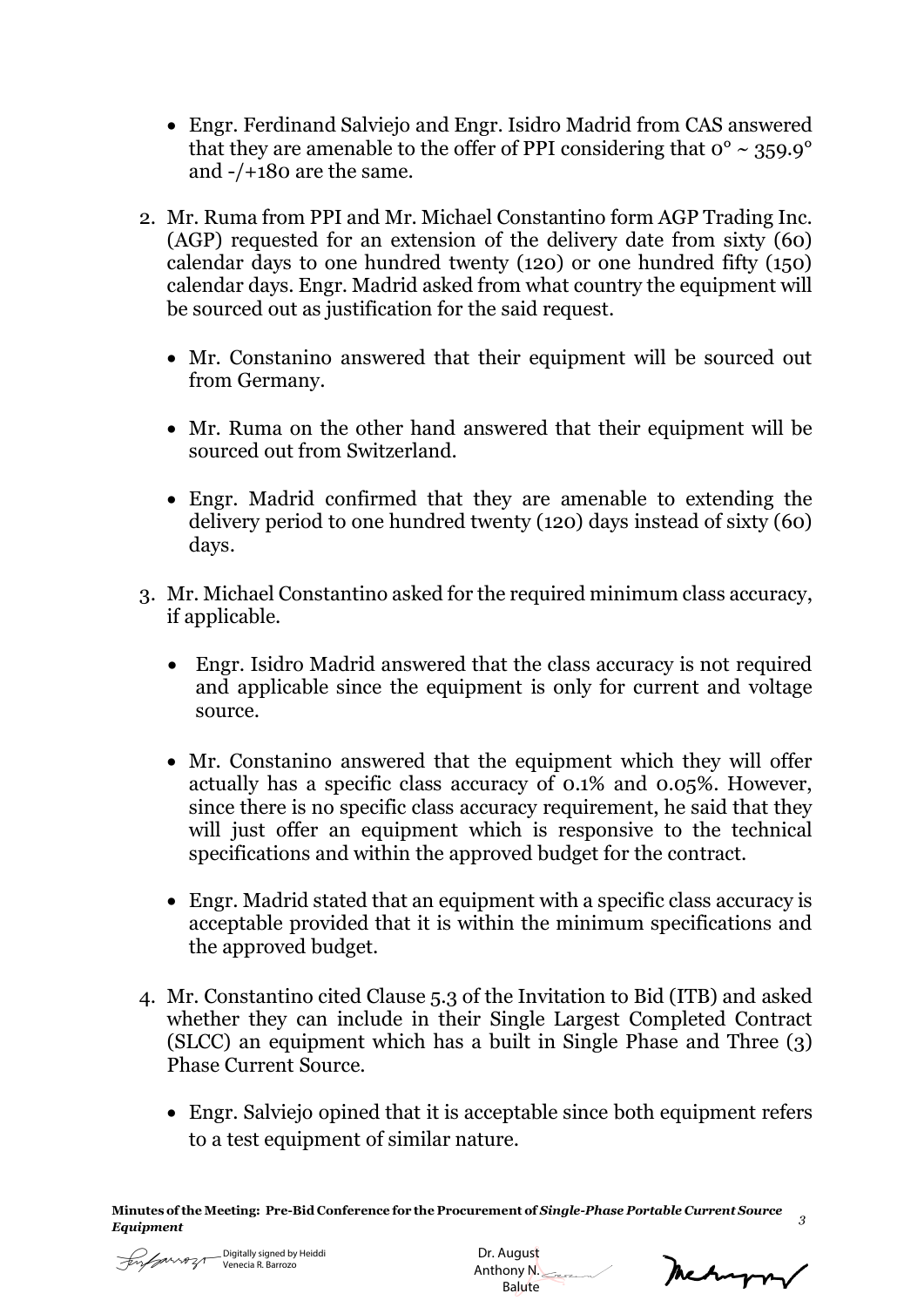- 5. Mr. Ruma asked whether they could also include in their SLCC their "test bench equipment" which is a single phase but a combination of current source, voltage source, and reference standard.
	- Engr. Salviejo answered that it is acceptable since all "test equipment" are of similar nature.

BAC Chairperson Barrozo reminded the prospective bidders regarding the compliance with the 2004 Rules on Notarial Practice, the inclusion of all information required by the bidding documents, and requirement pertaining to the Statement of Compliance/Conformity to the Technical Specifications. She also reminded the prospective bidders of the following timeline: a) deadline for any clarification on 30 November 2020; b) deadline for the manual submission of bids at the ERC Main Office on 11 December 2020 at nine o'clock in the morning (09:00 A.M.); c) opening of bid on the same date at ten o'clock in the morning (10:00 A.M.); d) bid evaluation is also on the same date at eleven o'clock in the morning (11:00 A.M.). Lastly, she emphasized the request of the BAC to bring during the bid opening the original copies of the documents submitted for comparison.

*(The remainder of this page was intentionally left blank)*

Dr. August Anthony N. Balute

Mechangery